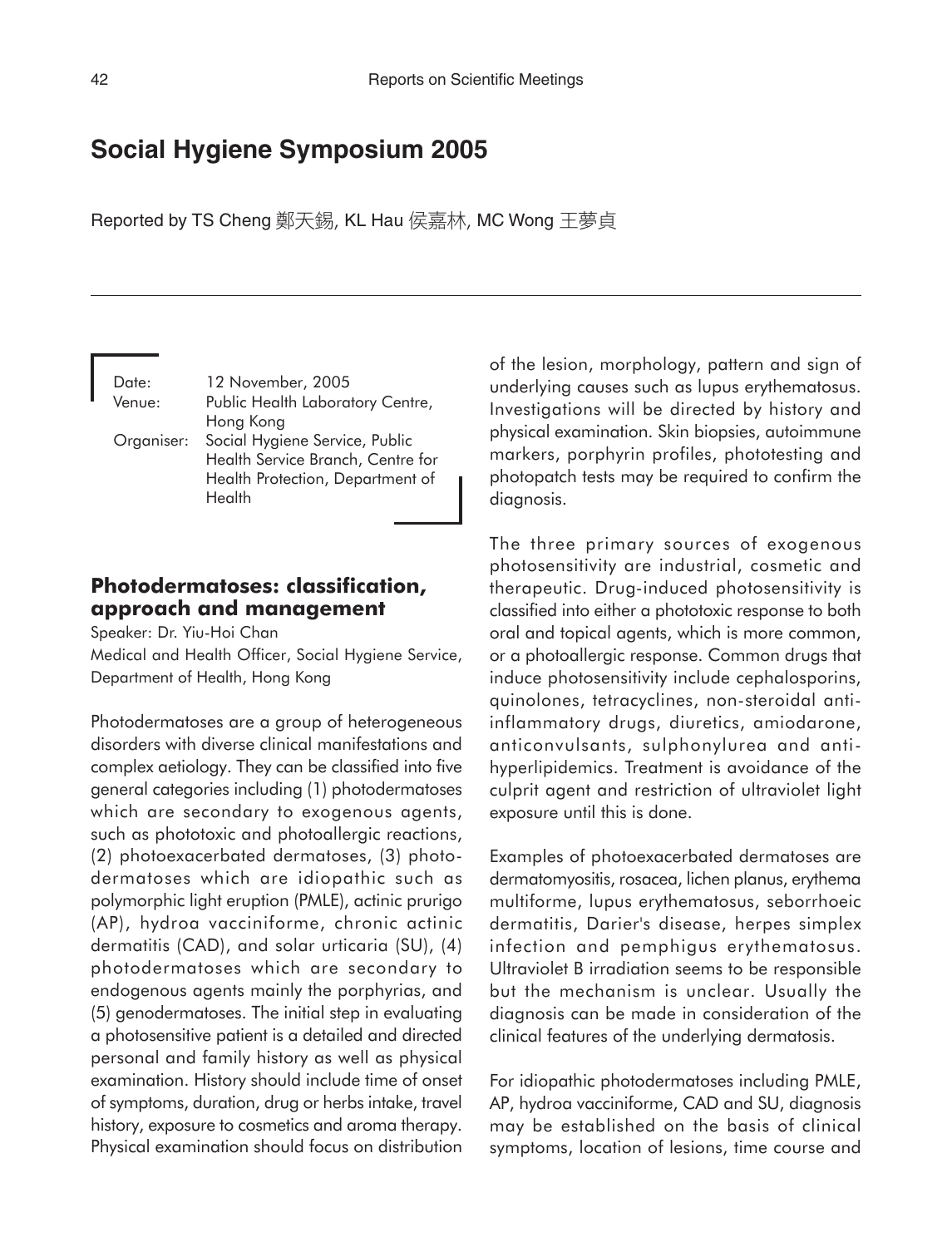relationship with sun exposure, histology and phototesting. Basic principles of treatment for this group of photodermatoses are restriction of ultraviolet light exposure, use of broad-spectrum sunscreen and phototherapy to induce a hardening phenomenon. Hydroxychloroquine may be used in patients in PMLE. Low dose thalidomide is effective for severe cases of AP and hydroa vacciniforme. Treatment for CAD consists of avoidance on sunlight and allergen, topical steroid, systemic prednisolone and azathioprine for resistant cases. Non-sedating antihistamines are effective for SU. For intractable cases of SU, plasmapheresis is occasionally used to eliminate the photoallergen.

Porphyrias are a peculiar group of diseases resulting from hereditary or acquired partial deficiencies of different enzymes involved the biosynthetic pathway of heme. There are seven basic clinical forms of porphyrias related to a deficiency of each of the involved enzymes. Porphyria cutanea tarda (PCT) presents with increased susceptibility of exposed skin to minor trauma with erosions, blisters, crusting and later scarring and milia. Hypertrichosis and pigmentation are common. Approximately 80% of patients have sporadic or type I PCT and the uroporphyrinogen decarboxylase enzyme deficiency being restricted to the liver. Alcohol abstinence and avoidance of other hepatotoxins are essential and repeated venesection may be needed for clinical resolution.

Finally, the speaker highlighted on the tips and misconceptions about sun avoidance and use of sunscreen. Sufficient amount of sunscreen should be applied up to the dosage of 2 mg/cm2 and do not miss areas such as ears, perioral area and medial canthus.

#### *Learning points:*

Photodermatoses can be classified into five general categories. Diagnosis of photosensitive dermatoses relies on detailed personalised history and physical examination followed by relevant investigations such as skin biopsies, phototesting and porphyrin studies. Mainstay of treatment includes restriction of ultraviolet light exposure, avoidance of culprit chemicals or drugs, use of sunscreen, phototherapy and other topical or systemic drugs. Sufficient amount of sunscreen should be used for effective protection.

## **Skin disorders among HIV-infected patients**

Speaker: Dr. Chi-Tat Tse Medical and Health Officer, Social Hygiene Service, Department of Health, Hong Kong

Skin disorders are commonly encountered in human immunodeficiency virus (HIV)-infected patients. Up to 90% of HIV-infected persons suffer from skin diseases during their course of illness and, in many cases, skin disease may be the first manifestation of HIV infection. In general, a declining immunity is associated with more extensive skin disease, a more protracted course and greater resistance to treatment. The immunosuppression and immune dysregulation caused by HIV infection also tend to alter the clinical features and natural history of skin disease. The stage of HIV disease, as indicated by CD4 count, often determines the type of skin disease encountered.

Based on the pathogenic mechanism, the skin diseases can be classified as follows: (1) skin infections due to viruses, bacteria, fungi and infestations (2) cutaneous neoplasm such as Kaposi's sarcoma (3) inflammatory conditions such as seborrhoeic dermatitis, psoriasis and eosinophilic folliculitis (4) miscellaneous disorders such as lipodystrophy and cutaneous drug eruption.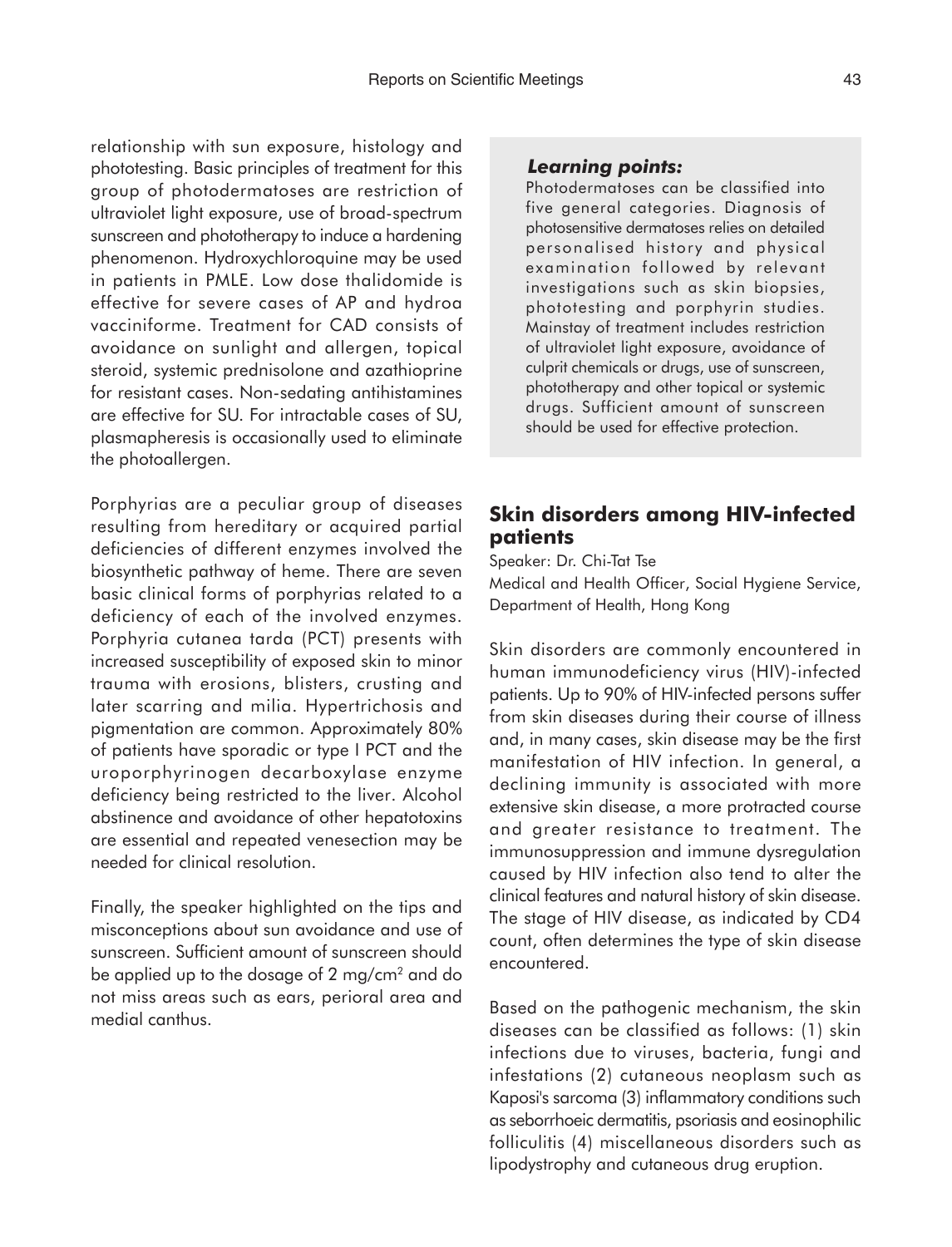Molluscum contagiosum is caused by a pox virus which selectively infects human epidermal cells. The typical lesions are umbilicated pearly papules with a diameter of 3-5 mm. Molluscum contagiosum infection is a clinical marker of the degree of immunodeficiency. The prevalence and the severity are inversely related to CD4 count. Extensive mollusca are almost always associated with CD4 count less than 200/mm<sup>3</sup>. Unlike immunocompetent host, molluscum contagiosum in HIV-infected person tends to persist. Those present in advanced HIV disease are particularly resistant to therapies. Various modalities have been tried such as surgical removal, curettage, electrocoagulation, cryotherapy, shave excision and carbon dioxide laser. Topical agents used in this condition include podophyllin, tretinoin, cantharidin, imiquimod and cidofovir.

Bacillary angiomatosis is an infectious disease of the skin and viscera characterised by angiomatous lesions. The causative agent is either *B. quintana* or *B. henselae*. Among HIVinfected individuals, bacillary angiomatosis is most commonly seen in advanced HIV disease status with CD4 count less than 50/mm<sup>3</sup>. The morphology of the lesions can present with the following features: pyogenic granuloma-like lesion, hyperpigmented indurated plaques, subcutaneous nodules and dusky-red color nodule. The lesions have a predilection to eyelids. It may also affect the oral mucosa and internal organs, especially the liver and the spleen. Erythromycin for 8-12 weeks can be used in this condition. Other options include doxycycline and minocycline. A Jarisch-Herxheimer reaction is not uncommon after initiation of therapy. Although untreated bacillary angiomatosis is a fatal disease, most patients respond well to antibiotic. In the event of recurrence, it may be necessary to retreat for a further 16 weeks or even indefinitely.

*Penicillium marneffei* is a dimorphic fungus that can cause systemic mycosis in human. It is most frequently found in immunocompromised hosts, as in advanced HIV-infected patients (CD4

<50/mm3). Disseminated *Penicillium marneffei* infection is classified as an AIDS-defining illness in Hong Kong and indeed contributing 10% of the primary AIDS-defining illness. Characteristic lesions are umbilicated papules with or without central necrosis (molluscum contagiosum-like), but maculopapules, ulcers, nodules, acneiform lesions and folliculitis have been reported. The skin lesions are mainly distributed on the upper half of the body with 70% being on the face, scalp, upper extremities and trunk. Umbilicated papules are also commonly present on the oral mucosa in disseminated disease. Disseminated *Penicillium marneffei* is a fatal disease. Amphotericin B for two weeks followed by 10 weeks of oral itraconazole is necessary. Since relapse is common in the absence of chronic suppressive therapy, all patients should be given oral itraconazole for secondary prophylaxis.

Eosinophilic folliculitis is a chronic skin condition that occurs in the more advanced stage of HIV infection, usually when CD4 count is less than 200/ mm3. It is a clinicopathological entity of uncertain pathogenesis, though it has been postulated that the normally innocuous follicular micro-organisms become antigenic in a Th2-dominant milieu. *Pityrosporum yeasts, Demodex mites*, or *Corynecbacterium* have been implicated. It mainly affects adult HIV-infected man who has sex with man. All cases have chronic intense intractable pruritus. This condition often presents with erythematous perifollicular papules and pustules occasionally. Trunk is involved in almost all the cases. Peripheral eosinophilia has been reported in 25-50% of patients. Serum IgE levels have been raised in a high proportion of patients. CD4 counts are universally decreased and generally less than 250/mm3. Eosionphilic folliculitis is notoriously resistant to treatment. Oral antihistamines and potent topical steroid are used for symptomatic relief. Antimicrobials such as metronidazole, itraconazole and permethrin are also used. Other modalities include isotretinoin that inhibits sebum secretion, phototherapy and highly active antiretroviral treatment (HAART).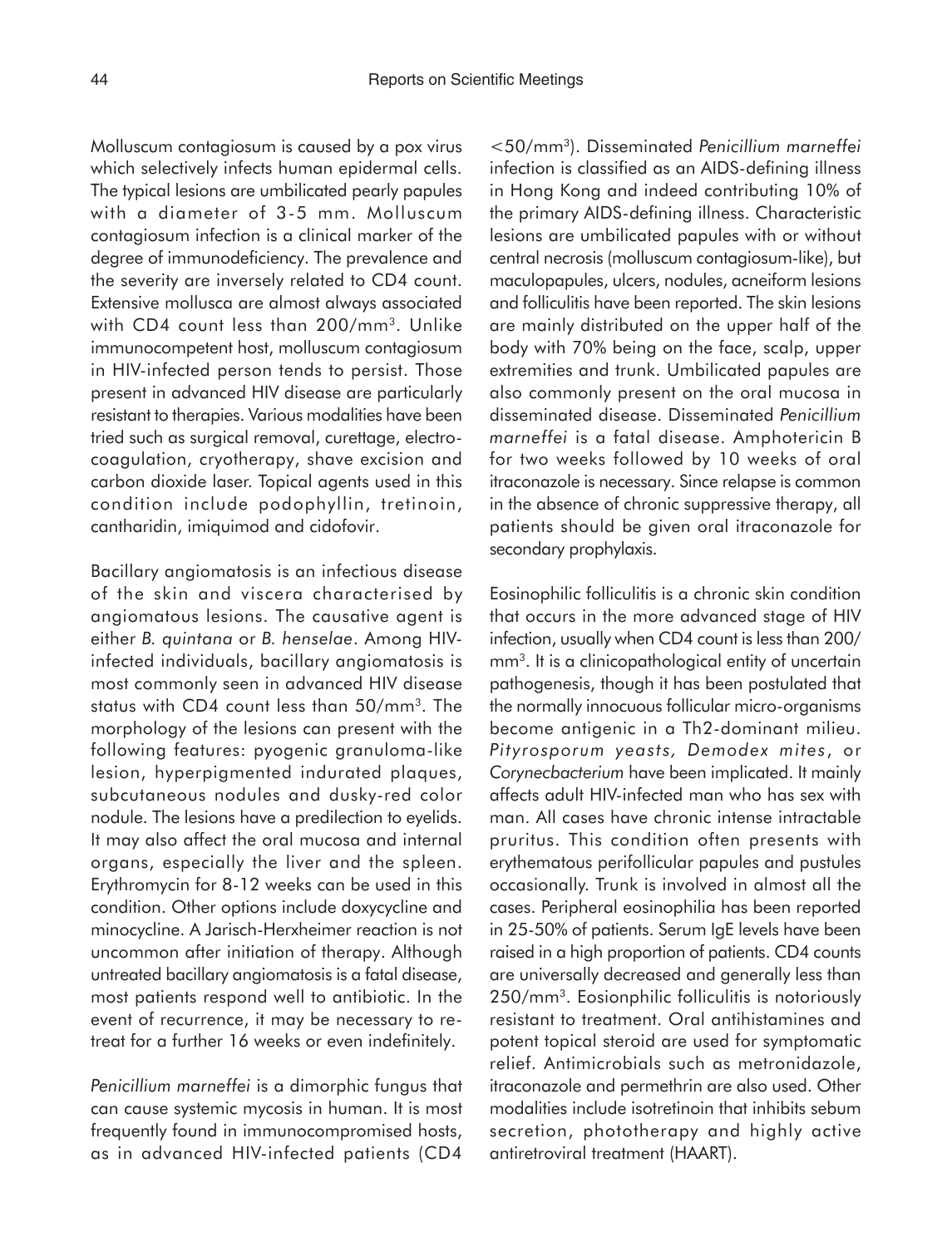In the epidemic HIV-associated Kaposi's sarcoma (KS), it is now believed that human herpesvirus type 8 is a necessary, but not a sufficient aetiological factor. Other factors such as immunosuppression play a major role. KS occurs almost exclusively in men having sex with men, bisexual men and, to a lesser degree, in women who acquire HIV infection from heterosexual contact. The initial lesions frequently develop on the face and on the trunk where the lesions follow the lines of cleavage. The oral mucosa is the initial site of disease in 10-15% of patients, usually on the hard palate. Gastrointestinal tract involvement is found in 80% of AIDS patients, especially in those with extensive cutaneous involvement. Lung involvement can be fatal. There is no curative treatment. The aim is to treat disfiguring KS, to alleviate symptoms and to improve functional impairment. Local treatment includes cryotherapy, radiotherapy, intralesional vinblastine, surgical excision, laser (carbon dioxide or pulsed-dye laser) and alitretinoin gel. Systemic therapy is indicated for aggressive disease and systemic involvement. The risk to benefit ratio should be given careful consideration as the responses are generally partial and short term and HIV replication may be enhanced by the systemic therapy (doxorubicin, vincristine, bleomycin). Many authorities recommend observing the clinical response to HAART before considering systemic therapy.

#### *Learning points:*

The frequent occurrence of both infectious and non-infectious skin diseases in HIV infected patients is thought to be due to impairment of immunity. HAART reduces the incidence and severity of skin disorders. A success in management relies on accurate diagnosis, appropriate treatment and restoration of immunity by HAART.

## **Clinical features of cutaneous melanoma: A promotion for early detection**

Speaker: Dr. Shiu-Kee Hui Medical and Health Officer, Social Hygiene Service, Department of Health, Hong Kong

In considering the risk factors for cutaneous melanoma affecting local Hong Kong population, age is a very important risk factor, whereas it was much less apparent in Caucasians where sun exposure behaviour plays an important role. The risk of age was confounded by the birth cohort effect. As the local population is aging, the incidence of cutaneous melanoma in Hong Kong is predicted to increase in the coming 10 to 20 years.

The incidence and mortality rates of cutaneous melanoma have increased for decades in many western countries. Although the local rates are low as compared to the Caucasian populations, they are higher than other Asian populations. Moreover, the case fatality ratio is 38% in Hong Kong but only 10-14% in Australia.

Surgical excision at its early stage remains the only treatment that can provide survival benefits. Since the prognosis of cutaneous melanoma is mostly dependent on its staging, early detection and timely management is the most important solution to the high case fatality ratio. Promotion for early detection and timely management is needed to achieve a lower case fatality ratio in our locality. Health care professions familiar with the clinical features of cutaneous melanoma will help to detect the condition in its early stage without causing unnecessary anxiety.

Clinical categorisation of cutaneous melanoma is traditionally based on Clark's classification and is divided into four types. These are superficial